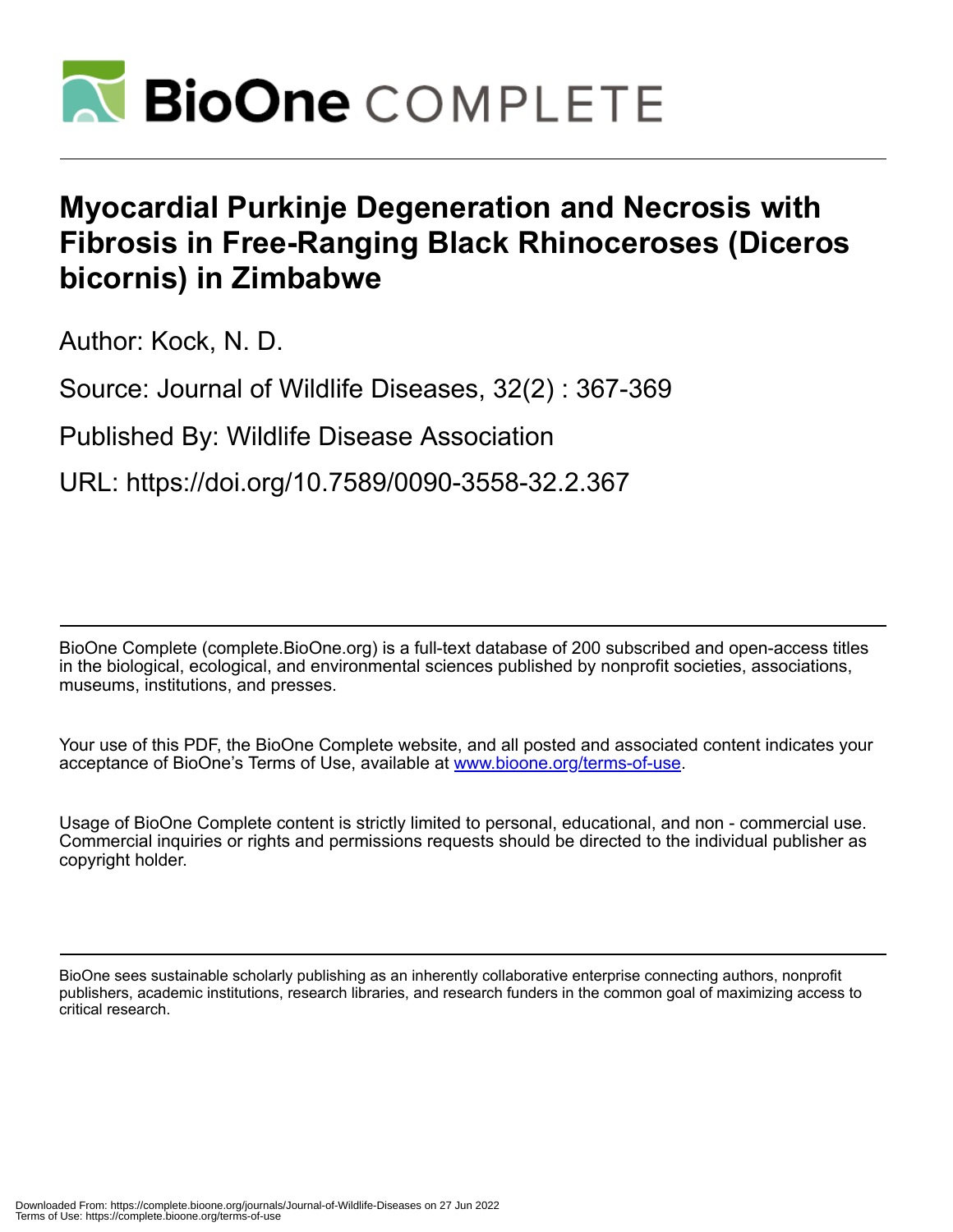## **Myocardial Purkinje Degeneration and Necrosis with Fibrosis in Free-Ranging Black Rhinoceroses (Diceros bicornis) in Zimbabwe**

**N. D. kock,** Faculty of Veterinary Science, University of Zimbabwe, P.O. Box MP167, Mount Pleasant, Harare, Zimbabwe

ABSTRACT: Degeneration and necrosis of Purkinje fibers with fibrosis around Purkinje fibers were found in the hearts of three adult black riminocemoses *(Diceros bicornis)* in Zimbabwe in 1989 and 1990, among 38 animals examined from 1988 to 1994. Causes of death were not apparently related to these changes, nor was there evidence of heart failure. The etiology of these changes is unknown.

*Key words:* Black rhinoceros, *Diceros hicornis*, myocardial degeneration.

Degeneration, necrosis, and mineralization of myocardial Purkinjeal fibers, with fibrosis around the affected fibers have been described in cattle intoxicated by or ganomercurial compounds (Robinson and Maxie, 1985). Instances of this particular lesion in other species are unknown. I re port three cases in adult black rhinocer oses *(Diceros bicornis).*

Case 1: An aged, adult male black rhinoceros had rear leg lameness at the time of capture for translocation from the lower Zambezi Valley (29 $^{\circ}$  to 30 $^{\circ}$ E, 15 $^{\circ}$  to 16 $^{\circ}$ S). It did poorly in confinement; because it was unable to ambulate adequately; it could not eat or drink sufficiently. Dehydration became extreme, and was probably responsible for its death, a few days later, on 4 July 1989. A postmortem examination was performed 12 hr after death. Samples of heart, lung, liver, kidney, spleen, adrenal gland, and lymph node were fixed in  $10\%$ buffered formalin, sectioned at 5 to 7  $\mu$ m, and stained with hematoxyhin and eosin (H&E). Chronic degenerative joint disease was diagnosed in the left stifle, and was suspected to be traumatic in origin. In addition, nests of Purkinje fibers sequestered by prominent fibrous connective tissue were seen regularly in the heart (Fig. 1), although signs of chronic heart failure were not seen in lung or liver.

Case 2: An adult female black rhinoc-

eros developed suppurative wounds in the groin, vulva, and mammary tissue after fighting with another rhinoceros  $2$  yr after translocation from the lower Zambezi Valley into the Midlands  $(29°30'$  to  $30°E$ ,  $19°$ to  $19^{\circ}25'$ S) of Zimbabwe. The animal declined in condition and died a few weeks later, on 22 June 1990. Postmortem examination was performed about 24 hr after death, as described for Case 1, and gross findings included only adrenal cor tical hyperplasia. Microscopically, similar degenerative changes were found in and around myocardial Purkinjeal fibers as described for Case 1, again without signs of heart failure. The cause of death was believed to be directly related to the infected wounds.

Case 3: Little history was provided on a third case, an adult black rhinoceros, which had been translocated from the lower Zambezi Valley into the Midlands a few years prior to death. Postmortem examination was performed on 23 October 1990, approximately 24 hr after death, as described for Case 1. In addition to lymphoid atrophy of the spleen and adrenal cortical hyperplasia, acute degenerative changes were seen in myocardial Purkinje fibers, characterized by cytoplasmic eosinophilia and vacuolation, as well as acute necrosis with fragmentation of cytoplasm and mineralization (Fig. 2). As in Cases 1 and 2, signs of chronic heart failure were not present. The absence of clinical details, however, make it possible that the acute myocardial changes were responsible for death.

These three cases come from 38 freeranging black rhinoceroses from Zimbabwe that had been examined by the author from 1988 through 1994. In addition, three captive animals from Whip-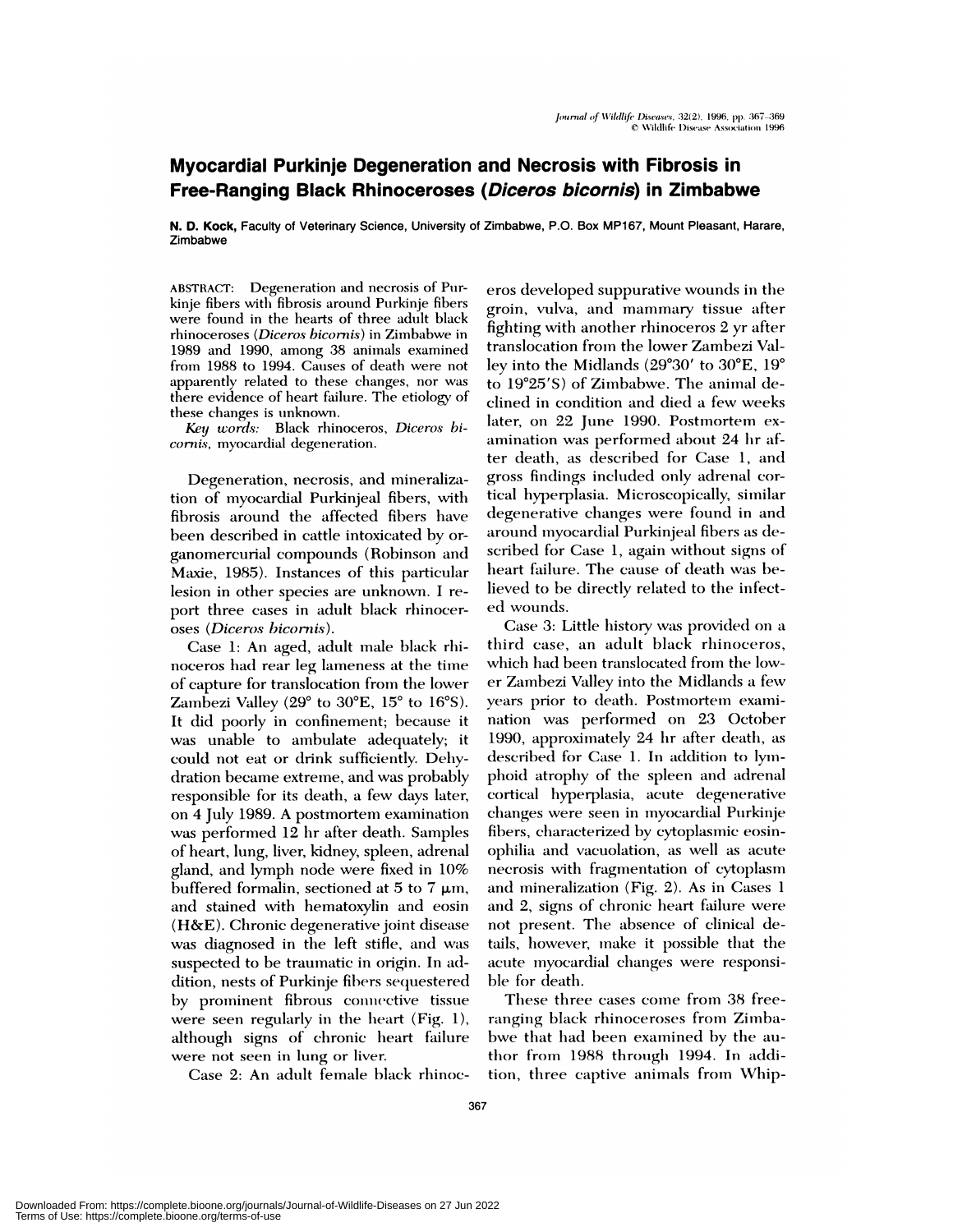

FIGURE 1. Nests of Purkinje fibers surrounded by mature fibrous connective tissue in the heart of a black rhinoceros (Diceros bicornis). H&E. Bar = 2.5mm.

snade Wild Animal Park (Bedfordshire, England, United Kingdom), five and three free-ranging black rhinoceroses from Kenya and Namibia, respectively, were also without this lesion. Two of five free-ranging white rhinoceroses (Ceratotherium simum) from Kenya had similar Purkinjeal lesions, but were not included as case reports because details of the animals' deaths were not available. Six white rhinoceroses from Namibia and four from Zimbabwe were also without this lesion. All tissues had been fixed in formalin and evaluated as described previously.

It seems unlikely that the Purkinjeal changes reflect normal variation for black rhinoceroses, given they were found in only three of 49 cases. It is also unlikely the changes were age-related, given that only one of the cases occurred in an aged



FIGURE 2. Purkinje fibers in the heart of a black rhinoceros (Diceros bicornis) showing signs of acute necrosis. Dark-staining fibers have fragmented cytoplasm and are partially mineralized. H&E. Bar = 2.5mm.

animal. The other two were young adults. The 49 black rhinoceroses examined by the author represent an age span from that of a full term fetus to the aged adult reported here as Case 1.

Toxic plants and some chemical compounds have been associated with myocardial degeneration and necrosis in domestic animals (McEwan, 1964; Rogers et al., 1979), but reports of selective damage to myocardial Purkinje fibers are few. The cause of the changes described in these black rhinoceroses is not known, but they are similar to changes resulting from organomercurial intoxication in cattle (Robinson and Maxie, 1985). It is interesting that in Case 3, acute changes were discovered long after translocation, implying they occurred in the new habitat, and that in Case 1 chronic changes